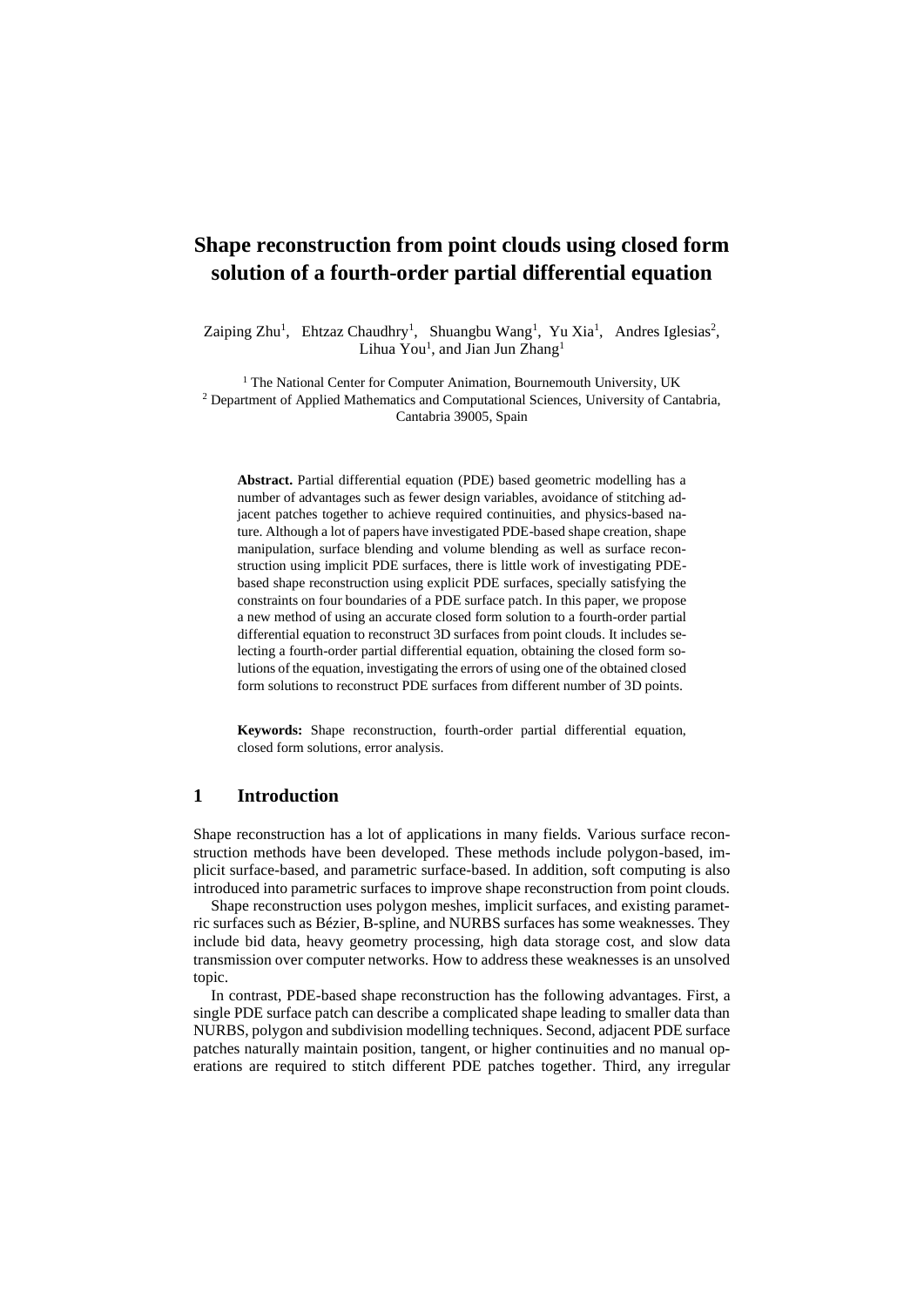boundaries can be quickly specified by drawing a closed curve on 3D models, different sculpting forces can be applied to achieve the expected shape, and global shape manipulations can be easily obtained through shape control parameters etc., leading to more efficient shape manipulations.

However, a main difficulty for PDE-based shape manipulation is how to solve partial differential equations. Due to this difficulty, most studies investigated implicit PDEbased shape reconstruction which involves numerically solving partial differential equations. Although some research studies investigated explicit PDE-based shape reconstruction by interpolating four curves or satisfying the constraints on two opposite boundaries of a PDE patch, few studies presented closed form solutions of partial differential equations for 4-sided PDE patches. In this paper, we will propose a mathematical model, derive its closed form solutions, and use one of the closed form solutions to achieve shape reconstruction from point clouds.

# **2 Related Work**

There are a lot of work of investigating shape reconstruction from point clouds. A comprehensive literature survey has been made in [1, 2]. Among these shape reconstruction methods, PDE-based shape reconstruction has also been investigated. The existing shape reconstruction methods can be divided into polygon-based, implicit surfacebased, explicit surface-based, and soft computing and parametric surface-based. Shape reconstruction using explicit surfaces from solutions to partial differential equations was summarized in [3]. In this section, we briefly review some work on shape reconstruction from point clouds.

Polygon-based shape reconstruction is most popular. Many of them are based on the Delaunay triangulation. For each initial border edge in triangulated reconstruction, Boissonnant estimated a tangential plane and took a vertex of a surface triangle to be the sample point which maximizes the angle between the vertex and the  $k$ -nearest neighbors projected to the tangential plane  $[4]$ , Hoppe et al. used  $k$ -nearest neighbors to find a tangential plan of every sample point and the marching cubes algorithm and the signed distance of the sample point closest to the tangential plan to reconstruct 3D surfaces [5]. Oblonšek and Guid presented a procedure to triangulate the input scattered point set, extract features, and fair the triangular mesh to achieve surface reconstruction [6]. Bernardini et al. proposed a ball-pivoting algorithm to interpolate a given point cloud to reconstruct a triangle mesh where a triangle is formed with three points when a ball touches them [7]. Gopi et al. projected the neighborhood of each of sample points on a tangential plan, derived the 2D Delaunay triangulation on the tangential plan, and mapped the result back to the 3D space, and reconstructed a 3D surface from the mapping [8]. Lee et al. reconstructed a 3D surface through repeated subdivision, displacement, and resampling of a control mesh model [9]. Jeong and Kim constructed a coarse base mesh from a bounding cube containing the input point cloud, and successively subdivide, smooth, and project it to the input point cloud to obtain shape reconstruction [10]. Not fitting dense smooth polygonal surfaces, Nan and Wonka used simple polygonal surfaces for reconstruction of piecewise planar objects [11].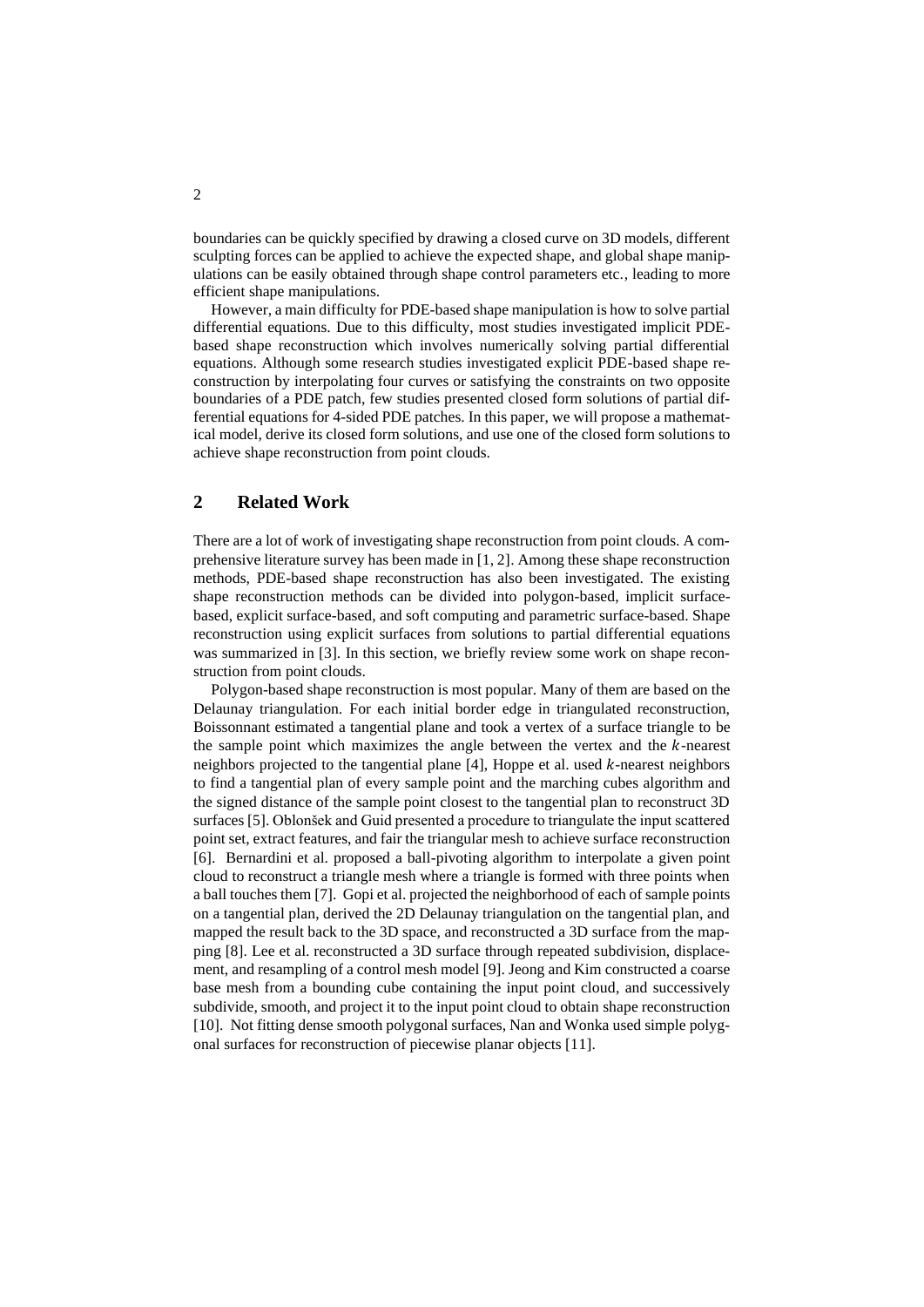Implicit surface-based shape reconstruction has also been extensively investigated. Duan et al. proposed a PDE-based deformable surface to reconstruct 3D models from volumetric data, unorganized point clouds and multi-view 2D images [12]. Linz et al. developed new formulations and fast algorithms to conduct implicit partial differential equation-based surface reconstruction [13]. Franchini et al. used the numerical technique based on an efficient semi-implicit scheme and finite volume space discretization to solve a time-dependent partial differential equation for implicit shape reconstruction [14]. Pana and Skala introduced an energy functional to combine flux-based data-fit measures and proposed a regulation term and a continuous global optimization method to carry out surface reconstruction from an oriented point cloud [15]. Using an implicit and continuous representation of reconstructed surfaces and optimizing a regularized fitting energy, Liu et al. developed a level-set based surface reconstruction method to process point clouds captured by a surface photogrammetry system [16]. He et al. presented two fast algorithms, one uses the semi-Implicit method and the other is based on the augmented Lagrangian method, to improve computational efficiency of surface reconstruction from point clouds [17].

Some researchers investigated explicit surface-based shape reconstruction. In order to solve the heavy computational cost of finite element methods or finite difference methods in solving the elliptic partial differential equation for 3D shape reconstruction, Li ang Hero developed a fast spectral method to improve the performance [18]. Ugail and Kirmani proposed an explicit partial differential equation-based reconstruction method which interpolates four curves parametrized in terms of the parametric variable  $\nu$  to obtain a reconstructed surface [19]. This method was also used to obtain reconstruction of 3D human facial images [20]. Rodrigues et al. obtained an analytical solution of a Laplace equation and used it in 3D data compression and reconstruction [21]. Sheng et al. integrated a point cloud update algorithm, a rapid iterative closest point algorithm, and an improved Poisson surface reconstruction algorithm together to improve the efficiency of surface reconstruction [22].

Soft computing has also been introduced into parametric surfaces to optimize shape reconstruction. Iglesias et al. introduced function networks into B-spline surfaces to solve the problem of shape reconstruction [23]. Gálvez and Iglesias integrated an iterative two-step genetic-algorithm and polynomial B-spline surfaces for efficient surface reconstruction from point clouds [24]. They proposed a particle swarm optimization approach to reconstruct non-uniform rational B-spline surfaces from 3D point clouds [25].

Since few research studies investigated shape reconstruction using explicit PDE surfaces, we will tackle this issue in this paper. The PDE mathematical model and its closed form solutions will be investigated in Section 3. The proposed PDE-based shape reconstruction and error analysis are examined in Section 4. Finally, the conclusion is drawn and some future research directions are discussed in section 5.

### **3 Mathematical model and closed form solution**

Partial differential equation-based shape reconstruction can be roughly divided into two categories: one uses implicit solutions of partial differential equations and the other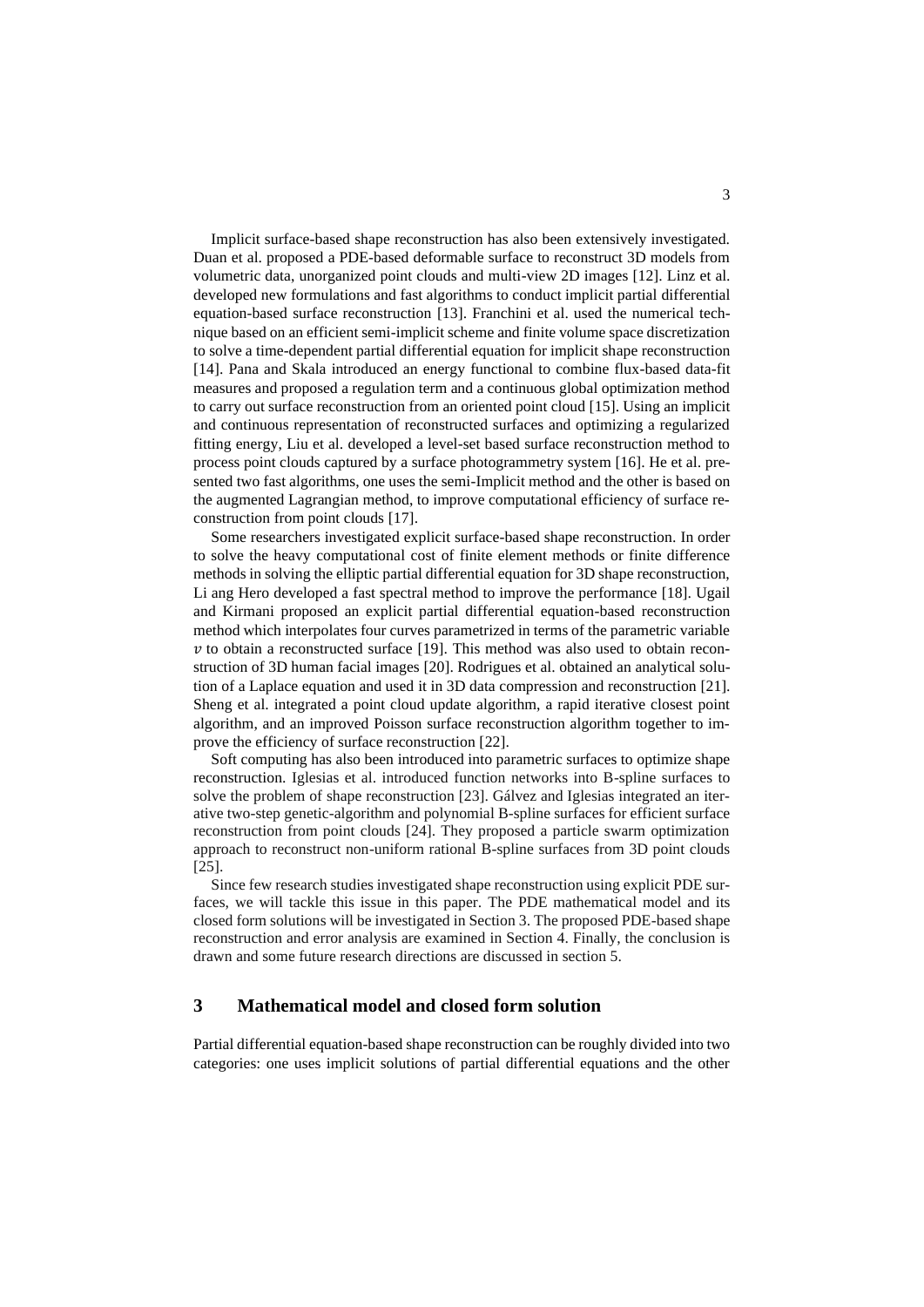uses explicit solutions of partial differential equations. Shape reconstruction using implicit solutions of partial differential equations involves a lot of numerical calculations, causing slow shape reconstruction which is not suitable for many applications requiring real-time performance. In contrast, shape reconstruction using explicit solutions of partial differential equation is based on accurate analytical or approximate analytical solutions of partial differential equations, which involves fewer calculations and is more efficient than shape construction using implicit solutions of partial differential equations.

However, a main problem for shape reconstruction using explicit solutions of partial differential equations is how to obtain accurate analytical or approximate analytical solutions of partial differential equations. Since solving partial differential equations analytically is not an easy task, the current explicit solutions of partial differential equations used for PDE-based geometric modelling and shape reconstruction mainly deal with two boundaries of a PDE surface patch, i. e., accurately satisfy partial differential equations and continuity constraints at two opposite boundaries of a PDE surface patch. How to obtain accurate analytical solutions of partial differentia equations which exactly satisfy partial differential equations and continuity constraints on four boundaries of a PDE surface patch is an important topic.

A vector-valued partial differential equation used to describe a 3D surface patch involves two parametric variables  $u$  and  $v$ . The four boundaries of the 3D surface patch are defined by  $u = 0$ ,  $u = 1$ ,  $v = 0$ , and  $v = 1$ . In order to satisfy positional continuities, four unknowns should be included in a closed form solution to a vector-valued partial differential equation to satisfy four positional functions, i. e. boundary curves at the four boundaries of a 3D surface patch. Similarly, in order to satisfy up to tangential continuities, eight unknowns should be involved in a closed form solution of a vectorvalued partial differential equation to satisfy four positional functions and four tangential functions at the four boundaries of a 3D surface patch. From the theory of partial differential equation, the closed form solution to a second-order partial differential equation of parametric variables  $u$  and  $v$  has four unknowns, and the closed form solution to a fourth-order partial differential equation has eight unknowns.

Up to tangential continuities is most popularly used to create smooth 3D models. Taking all of these factors and a closed form solution into account, we propose to use the following vector-valued fourth-order partial differential equation for shape reconstruction

$$
a_1 \frac{\partial^4 \mathbf{X}(u,v)}{\partial u^4} + a_2 \frac{\partial^4 \mathbf{X}(u,v)}{\partial v^4} = \mathbf{F}(u,v) \tag{1}
$$

where  $a_1$  and  $a_2$  are called vector-value shape control parameters, which can be used to change the shape of a PDE surface without changing boundary continuities and each of which has three components  $a_{ix}$ ,  $a_{iy}$ , and  $a_{iz}$   $(i = 1, 2)$  with  $a_1 =$  $[a_{1x} \quad a_{1y} \quad a_{1z}]^T$  and  $a_2 = [a_{2x} \quad a_{2y} \quad a_{2z}]^T$ , u and v are two parametric variables defined by  $0 \le u \le 1$  and  $0 \le v \le 1$ ,  $X(u, v)$  is a vector-valued position function used to define a PDE surface patch, which has three components  $x(u, v)$ ,  $y(u, v)$ , and  $z(u, v)$  with  $\mathbf{X}(u, v) = [\mathbf{x}(u, v) \quad y(u, v) \quad z(u, v)]^T$ , and  $\mathbf{F}(u, v)$  is a vector-valued sculpting function, which also has three components  $f_x(u, v)$   $f_y(u, v)$  and  $f_z(u, v)$ with  $\mathbf{F}(u, v) = [f_x(u, v) \quad f_y(u, v) \quad f_z(u, v)]^T$ . The components of each of the two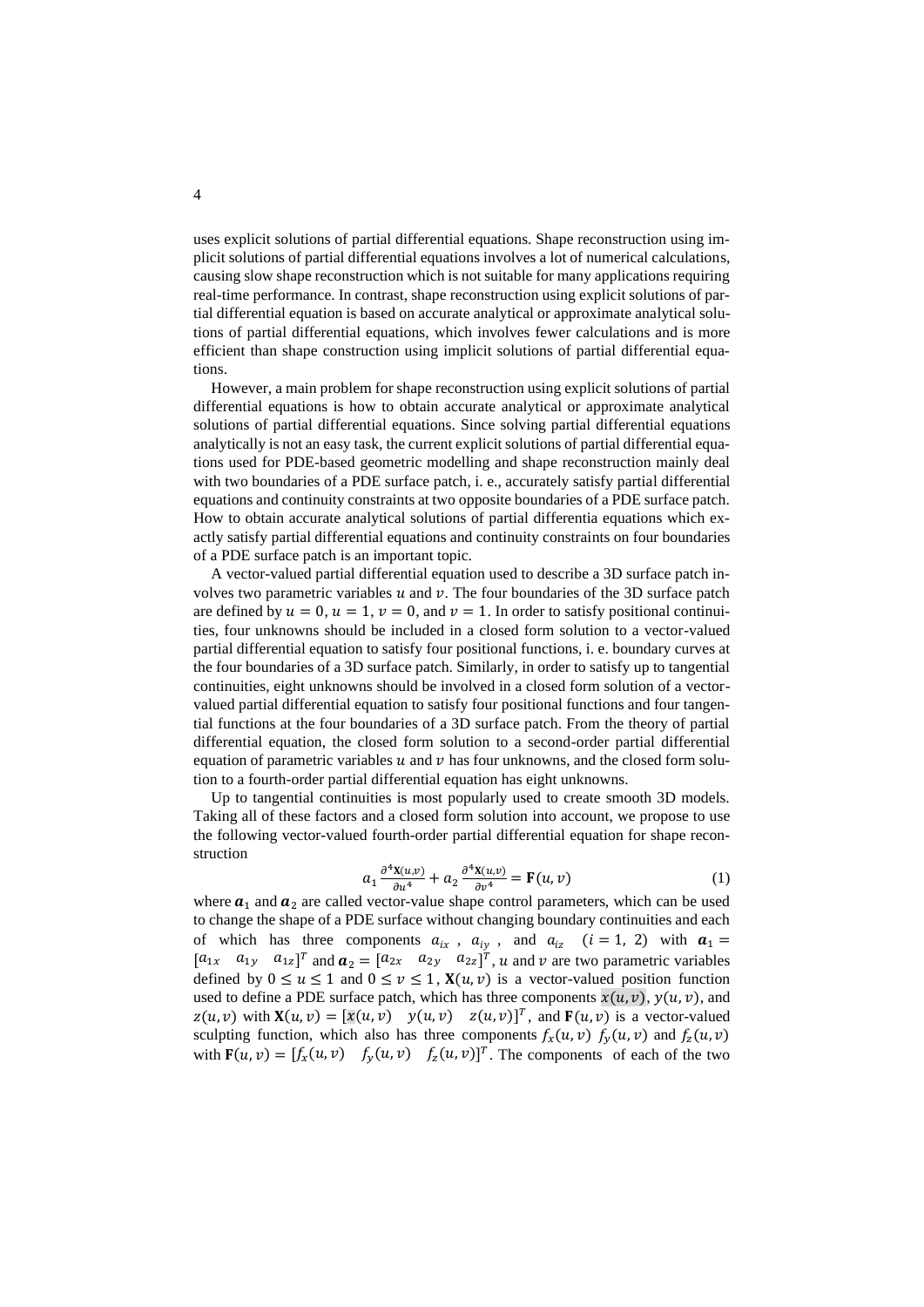vector-valued shape control parameters cab be taken to be the same, i. e,  $a_{ix} = a_{iy} = a_{iz}$  $(i = 1, 2)$  or different, i. e.,  $a_{ix} \neq a_{iy} \neq a_{iz}$   $(i = 1, 2)$ .

In order to simplify mathematical notations, we define the following mathematical operations in this paper  $\approx$   $\approx$   $\frac{1}{2}$ 

$$
a_{1}a_{2} = [a_{1x}a_{2x} \quad a_{1y}a_{2y} \quad a_{1z}a_{2z}]^{T}
$$
  
\n
$$
\frac{a_{1}}{a_{2}} = \begin{bmatrix} a_{1x} & a_{1y} & a_{1z} \\ a_{2x} & a_{2y} & a_{2z} \end{bmatrix}^{T}
$$
  
\n
$$
e^{a_{1}} = [e^{a_{1x}} \quad e^{a_{1y}} \quad e^{a_{1z}}]^{T}
$$
  
\n
$$
n \begin{bmatrix} a_{1} \\ a_{2} \end{bmatrix} = \begin{bmatrix} n \begin{bmatrix} a_{1x} \\ a_{2x} \end{bmatrix} & n \begin{bmatrix} a_{1y} \\ a_{2y} \end{bmatrix}^{T} \begin{bmatrix} a_{1z} \\ a_{2z} \end{bmatrix}^{T}
$$
  
\n
$$
cos a_{1} = [cos a_{1x} \quad cos a_{1y} \quad cos a_{1z}]^{T}
$$
  
\n
$$
sin a_{1} = [sin a_{1x} \quad sin a_{1y} \quad sin a_{1z}]^{T}
$$
  
\n(2)

In this paper, we look for closed form solutions of the homogeneous form of the partial differential equation (1) and use one of them for shape reconstruction from point clouds. In the extended version of this paper, we will investigate the particular solution of the partial differential equation (1) and use it to develop a more powerful shape reconstruction tool.

We use the method of separation of variables to solve the homogeneous form of the vector-valued partial differential equation (1) and obtain its four closed form solutions. The details of solving the homogeneous form of the vector-valued partial differential equation (1) will be given in the extended version of this paper. In what follows, we use one closed form solution among the four obtained closed form solutions to demonstrate shape reconstruction using the closed form solutions of the vector-valued fourthorder partial differential equation (1) and investigate the errors of shape reconstruction. The closed form solution to be used can be written in the following form

where

$$
\mathbf{X}(u,v) = \sum_{j=1}^{16} d_j \mathbf{f}_j(u,v) \tag{3}
$$

$$
f_1(u,v) = e^{q_2u}e^{q_4v}\cos q_2ucos q_4v
$$
  
\n
$$
f_2(u,v) = e^{q_2u}e^{q_4v}\cos q_2usin q_4v
$$
  
\n
$$
f_3(u,v) = e^{q_2u}e^{q_4v}\sin q_2ucos q_4v
$$
  
\n
$$
f_4(u,v) = e^{q_2u}e^{q_4v}\sin q_2usin q_4v
$$
  
\n
$$
f_5(u,v) = e^{q_2u}e^{-q_4v}\cos q_2ucos q_4v
$$
  
\n
$$
f_6(u,v) = e^{q_2u}e^{-q_4v}\cos q_2usin q_4v
$$
  
\n
$$
f_7(u,v) = e^{q_2u}e^{-q_4v}\sin q_2ucos q_4v
$$
  
\n
$$
f_8(u,v) = e^{q_2u}e^{-q_4v}\sin q_2usin q_4v
$$
  
\n
$$
f_9(u,v) = e^{-q_2u}e^{q_4v}\cos q_2ucos q_4v
$$
  
\n
$$
f_{10}(u,v) = e^{-q_2u}e^{q_4v}\cos q_2usin q_4v
$$
  
\n
$$
f_{11}(u,v) = e^{-q_2u}e^{q_4v}\sin q_2ucos q_4v
$$
  
\n
$$
f_{12}(u,v) = e^{-q_2u}e^{-q_4v}\sin q_2usin q_4v
$$
  
\n
$$
f_{13}(u,v) = e^{-q_2u}e^{-q_4v}\cos q_2ucos q_4v
$$
  
\n
$$
f_{14}(u,v) = e^{-q_2u}e^{-q_4v}\cos q_2ucos q_4v
$$
  
\n
$$
f_{15}(u,v) = e^{-q_2u}e^{-q_4v}\sin q_2ucos q_4v
$$
  
\n
$$
f_{15}(u,v) = e^{-q_2u}e^{-q_4v}\sin q_2ucos q_4v
$$
  
\n
$$
f_{16}(u,v) = e^{-q_2u}e^{-q_4v}\sin q_2ucos q_4v
$$
  
\n
$$
f_{16}(u,v) = e^{-q
$$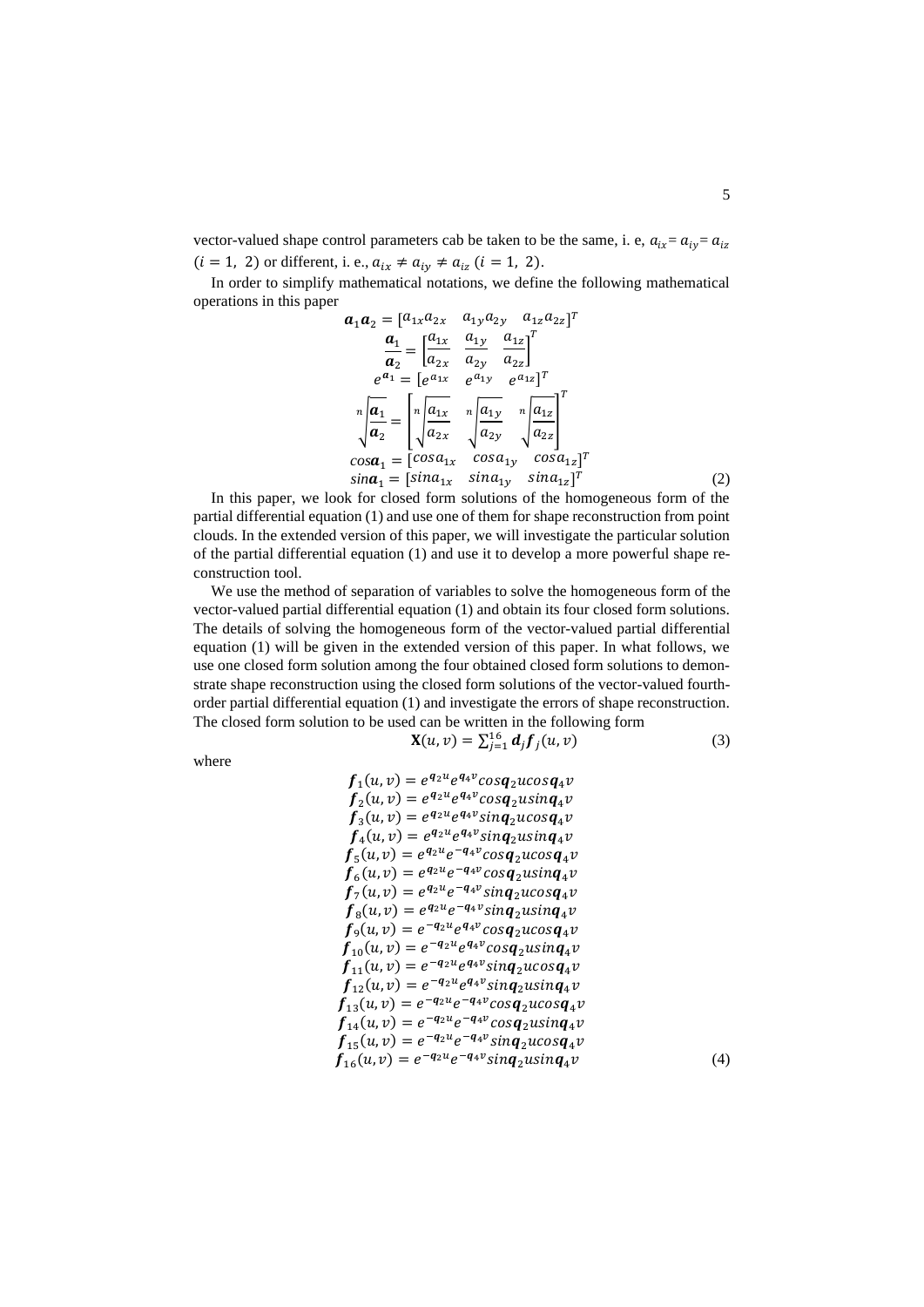$$
q_2 = \frac{\sqrt{2}}{2} \sqrt{\left|\frac{c_0}{a_1}\right|}
$$
  

$$
q_4 = \frac{\sqrt{2}}{2} \sqrt{\left|\frac{c_0}{a_2}\right|}
$$
 (5)

where  $d_j$  ( $j = 1, 2, 3, \dots, 16$ ) are the vector-valued unknowns, and  $c_0$  is a vector-valued constant.

 $X(u, v)$  in Eq. (3) defines a PDE surface patch. In the following section, we will discuss how to use it to achieve shape reconstruction for point clouds.

### **4 Shape reconstruction and error analysis**

Shape reconstruction from point clouds is to find the 16 vector-valued unknowns  $d_i$  $(j = 1, 2, 3, \dots, 16)$  which make the PDE surface patch  $X(u, v)$  best fit the points in the region to be reconstructed. For any unorganized point clouds, we can find the points close to each of a set of planes, which define a curve close to the plane. From these curves, we can obtain the values of the parametric variable  $u$  for these curves. From the points on each of the curves, we can obtain the values of the parametric variable  $\nu$  for all the points on the curve. For the points not on these curves, we can use the geometric relationships of their positions relative to the points on the curves to obtain the values of parametric variables  $u$  and  $v$ . By doing so, the values of the parametric variables  $u$ and  $\nu$  for all the points to be used for shape reconstruction are obtained. That is, for each point  $X_n$ , we obtain its parametric values  $u_n$  and  $v_n$ .

If N points  $X_n$  ( $n = 1, 2, 3, \cdots, N$ ) are to be used to reconstruct a PDE surface patch  $X(u, v)$ , we can calculate the squared sum of the errors between the known points  $X_n$  $(n = 1, 2, 3, \cdots, N)$  and the unknown points  $\mathbf{X}(u_n, v_n)$  with the following equation

$$
E = \sum_{n=1}^{N} \left[ \mathbf{X}(u_n, v_n) - \mathbf{X}_n \right]^2
$$
  
=  $\sum_{n=1}^{N} \left[ \sum_{j=1}^{16} \mathbf{d}_j \mathbf{f}_j (u_n, v_n) - \mathbf{X}_n \right]^2$  (6)

The least squares are used to minimize the error  $\vec{E}$  and find the 16 vector-valued unknowns with the equation below

$$
\frac{\partial E}{\partial d_k} = 0
$$
  
(k = 1, 2, 3, ..., 16) (7)

Substituting Eq. (6) into Eq. (7), we obtain the following equations which can be used to determine the 16 vector-valued unknowns  $d_i$  ( $j = 1, 2, 3, \dots, 16$ )

$$
\sum_{j=1}^{16} d_j \sum_{n=1}^{N} f_j(u_n, v_n) f_k(u_n, v_n) = \sum_{n=1}^{N} X_n f_k(u_n, v_n)
$$
\n
$$
(k = 1, 2, 3, \cdots, 16)
$$
\n(8)

Equation (8) involves 16 equations which can be used to determine the 16 vectorvalued unknowns  $\mathbf{d}_i$  ( $j = 1, 2, 3, \dots, 16$ ).

6 and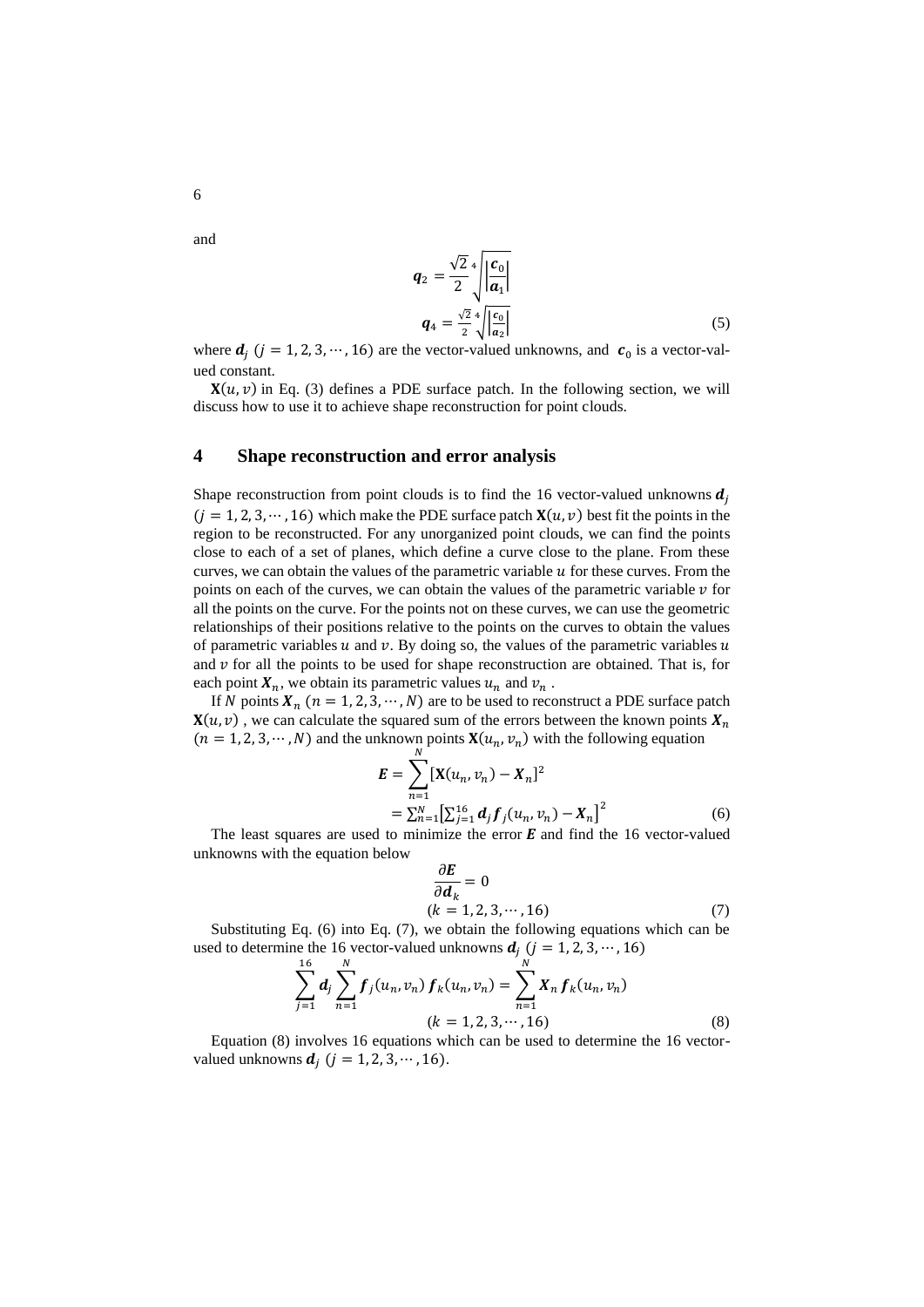$f_j(u_n, v_n)$  and  $f_k(u_n, v_n)$  in Eq. (8) involves the constants  $q_2$  and  $q_4$ , which are determined by  $c_0$ ,  $a_1$  and  $a_2$ , respectively.  $a_1$  and  $a_2$  are vector-valued shape control parameters. They can be optimized to obtain the optimal PDE surface patch which best fits to the points  $X_n$   $(n = 1, 2, 3, \dots, N)$ .

However, if we take  $q_2$  and  $q_4$  as design variables, Eq. (8) becomes nonlinear. Solving Eq. (8) is to solve 16 nonlinear equations which makes the determination of the 16 vector-valued unknowns  $d_i$  ( $j = 1, 2, 3, \dots, 16$ ) more difficult. Instead of optimizing  $q_2$  and  $q_4$  to find their optimal values, we set  $q_2$  and  $q_4$  to different values, solve the 16 linear algebra equations of Eq. (8), and find that  $q_2 = 0.1$  and  $q_4 = 0.1$  give good results.

In what follows, we use Eq. (3) to reconstruct a 3D PDE surface from different points, and compare the surface defined by the original points and the reconstructed PDE surface. In order to quantify the differences between the two surfaces, we calculate the maximum error and the average error between the two surfaces with the following equations

$$
ErrM = max\{|X_1 - X(u_1, v_1)| \mid |X_2 - X(u_2, v_2)| \quad \cdots \quad |X_N - X(u_N, v_N)|\}
$$

$$
ErrA = \frac{1}{N} \sum_{n=1}^{N} |X_n - X(u_n, v_n)| \tag{9}
$$

where  $ErrM$  indicates the maximum error between the two surfaces,  $ErrA$  indicates the average error between the two surfaces, |∙| indicates the distance between the correspondent points of the two surfaces.

Firstly, we consider reconstructing a surface from 16 points give in Table 1. Since a PDE surface patch (3) involves 16 unknowns, the PDE surface patch should pass through the 16 points if interpolation operation is used to determine the 16 unknowns. In this paper, the fitting operation defined by Eq. (8), not interpolation operation, is used to determine the 16 unknowns. Although the interpolation operation is not used, it is expected that the fitting operation should give high accuracy if not passing the 16 points.



**Fig. 1.** Surface defined by 16 original points and the reconstructed PDE Surface.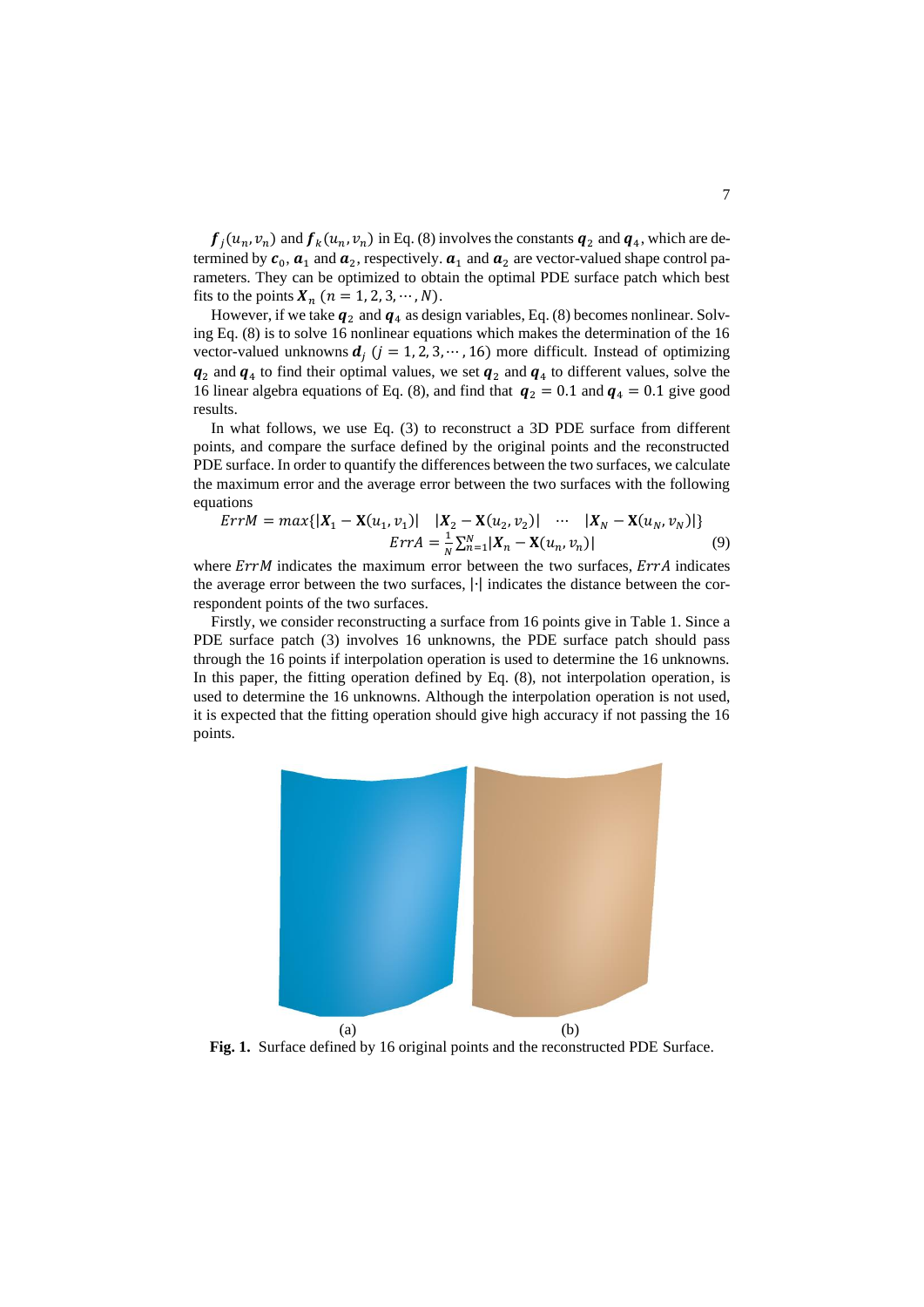**Table 1.** 16 points used to define the surface in Fig. 1

| (x, y, z)              | (x, y, z)              | (x, y, z)              | (x, y, z)              |
|------------------------|------------------------|------------------------|------------------------|
| $(0.05, -0.07, -1.12)$ | $(0.07, -0.07, -1.11)$ | $(0.10, -0.07, -1.11)$ | $(0.13, -0.07, -1.12)$ |
| $(0.04,-0.10,-1.10)$   | $(0.07, -0.10, -1.09)$ | $(0.10, -0.10, -1.10)$ | $(0.13, -0.10, -1.10)$ |
| $(0.04, -0.13, -1.08)$ | $(0.07, -0.13, -1.06)$ | $(0.10, -0.13, -1.07)$ | $(0.13, -0.13, -1.09)$ |
| $(0.04, -0.16, -1.05)$ | $(0.07, -0.16, -1.04)$ | $(0.10, -0.16, -1.04)$ | $(0.13, -0.16, -1.06)$ |

Setting  $N = 16$  in Eq. (8) and solving the 16 linear algebra equations, we obtain the 16 vector-valued unknowns. With the original 16 points, we create the surface depicted in Fig. 1(a). Substituting the obtained 16 vector-valued unknowns back into Eq. (3), we use Eq. (3) to create the PDE surface patch shown in Fig. 1(b). The maximum error and the average error between the two surfaces are given in Table 2.

Comparing the surface in Fig.  $1(a)$  and the surface in Fig.  $1(b)$ , we could not find any differences, indicating the reconstructed PDE surface is the same as the original surface defined by the 16 points. This observation is also supported by the maximum error and average error given in Table 2. The maximum error between the two surfaces 5.52 × 10<sup>-5</sup> and the average error between the two surfaces is  $2.31 \times 10^{-5}$ . Both errors are very small, which indicating high accuracy of the fitting operation.

 $N$  16 25 36 49 64 81 ErrM  $\begin{array}{|l|c|c|c|c|c|c|c|c|}\n\hline\n5.52 \times 10^{-5} & 1.56 \times 10^{-3} & 2.96 \times 10^{-3} & 9.68 \times 10^{-3} & 1.40 \times 10^{-2} & 2.02 \times 10^{-2} \\
\hline\n\hline\n\text{ErrA} & 2.31 \times 10^{-5} & 4.47 \times 10^{-4} & 1.33 \times 10^{-3} & 3.80 \times 10^{-3} & 5.76 \times 10^{-3} & 8.16 \times 10^{-3}\n\h$  $1.33 \times 10^{-3}$ 

**Table 2.** Maximum errors and average errors between the two surfaces



**Fig. 2.** Surface defined by 25 original points and the reconstructed PDE surface.

Secondly, we consider reconstructing a surface from 25 points consisting of those in Table 1 and Table 3. Setting  $N = 25$  in Eq. (8) and solving the 16 linear algebra equations, we obtain the 16 vector-valued unknowns. With the original 25 points, we create the surface depicted in Fig. 2(a). Substituting the obtained 16 vector-valued unknowns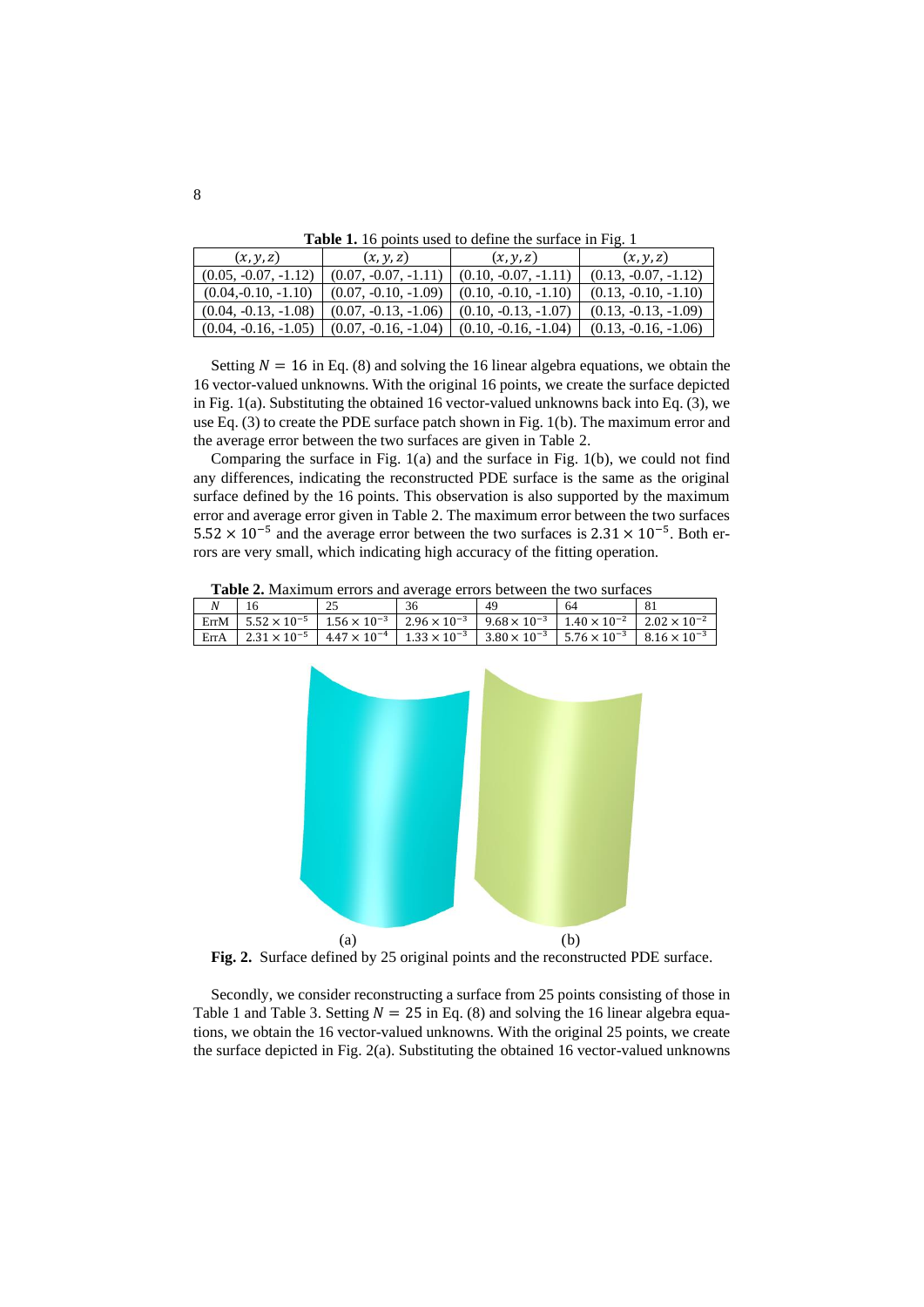back into Eq. (3), we use Eq. (3) to create the PDE surface shown in Fig. 2(b). The maximum error and the average error between the two surfaces are given in Table 2.

**Table 3.** Points used with those in Table 1 to define the surface in Fig. 2.

| <b>Table 3.</b> Follits used with those in Table 1 to define the surface in Fig. 2 |                                               |           |                        |  |  |
|------------------------------------------------------------------------------------|-----------------------------------------------|-----------|------------------------|--|--|
| (x, y, z)                                                                          | (x, y, z)                                     | (x, y, z) | (x, y, z)              |  |  |
| $(0.02, -0.07, -1.16)$                                                             | $(0.02, -0.10, -1.16)$ $(0.07, -0.19, -1.01)$ |           | $(0.10, -0.19, -1.01)$ |  |  |
| $(0.01, -0.19, -1.05)$                                                             | $(0.04, -0.19, -1.02)$ $(0.10, -0.10, -1.10)$ |           | $(0.13, -0.10, -1.10)$ |  |  |
| $(0.13, -0.19, -1.03)$                                                             |                                               |           |                        |  |  |

Comparing the surface in Fig. 2(a) and the surface in Fig. 2(c), we still could not find any differences, indicating the reconstructed PDE surface is very similar to the original surface defined by the 25 points. As indicated in Table 2, the maximum error between the two surfaces is  $1.56 \times 10^{-3}$  and the average error between the two surfaces is  $4.47 \times 10^{-4}$ , indicating small errors between the original surface and the reconstructed PDE surface.



**Fig. 3.** Surface defined by 36 original points and the reconstructed PDE surface.

Thirdly, we consider reconstructing a surface from 36 points consisting of those in Table 1, Table 3, and Table 4. Setting  $N = 36$  in Eq. (8) and solving the 16 linear algebra equations, we obtain the 16 vector-valued unknowns. With the original 36 points, we create the surface depicted in Fig. 3(a). Substituting the obtained 16 vector-valued unknowns back into Eq. (3), we use Eq. (3) to create the PDE surface shown in Fig. 3(b). The maximum error and the average error between the two surfaces are given in Table 2.

Comparing the surface in Fig. 3(a) and the surface in Fig. 3(b), no obvious differences could be found, indicating the reconstructed PDE surface gives a good approxi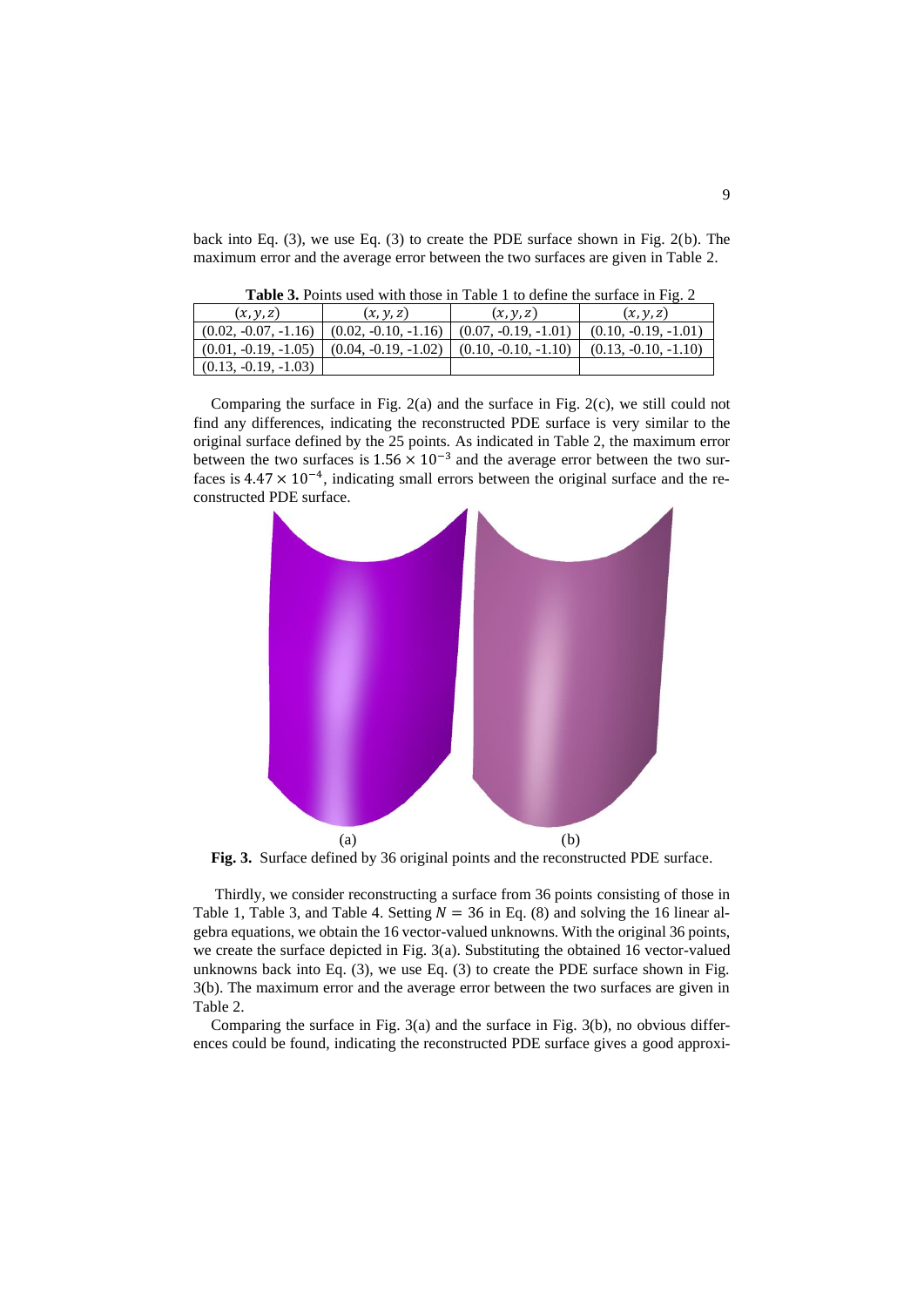mation to the original surface defined by the 36 points. As shown in Table 2, the maximum error between the two surfaces is  $2.96 \times 10^{-3}$  and the average error between the two surfaces is  $1.33 \times 10^{-3}$ . Although design variables have been reduced by more than a half, i. e., from  $36 \times 3 = 108$  to  $16 \times 3 = 48$ , the maximum error and average error are small.

**Table 4.** Points used with those in Tables 1 and 3 to define the surface in Fig. 3

| (x, y, z) | (x, y, z)                                                                                   | (x, y, z) | (x, y, z)              |
|-----------|---------------------------------------------------------------------------------------------|-----------|------------------------|
|           | $(0.02, -0.04, -1.20)$ $(0.05, -0.04, -1.15)$ $(0.07, -0.04, -1.14)$ $(0.10, -0.04, -1.14)$ |           |                        |
|           | $(0.13, -0.04, -1.15)$ $(0.17, -0.03, -1.20)$ $(0.17, -0.07, -1.17)$                        |           | $(0.16, -0.10, -1.14)$ |
|           | $(0.16, -0.13, -1.12)$ $(0.16, -0.16, -1.10)$ $(0.16, -0.19, -1.07)$                        |           |                        |

Fourthly, we consider reconstructing a surface from 49 points. Setting  $N = 49$  in Eq. (8) and solving the 16 linear algebra equations, we obtain the 16 vector-valued unknowns. With the original 49 points, we create the surface depicted in Fig. 4(a). Substituting the obtained 16 vector-valued unknowns back into Eq. (3), we use Eq. (3) to create the PDE surface patch shown in Fig. 4(b). The maximum error and the average error between the two surfaces are given in Table 2.



**Fig. 4.** Surface defined by 49 original points and the reconstructed PDE surface.

The surface in Fig. 4(a) looks like the surface in Fig. 4(b). As indicted in Table 2, the maximum error between the two surfaces is  $9.68 \times 10^{-3}$  and the average error between the two surfaces is  $3.80 \times 10^{-3}$ . For this case, the design variables are reduced by two thirds, i. e., from  $49 \times 3 = 147$  to  $16 \times 3 = 48$ , the maximum error and average error are still small.

Fifthly, we consider reconstructing a surface from 64 points. Setting  $N = 64$  in Eq. (8) and solving the 16 linear algebra equations, we obtain the 16 vector-valued un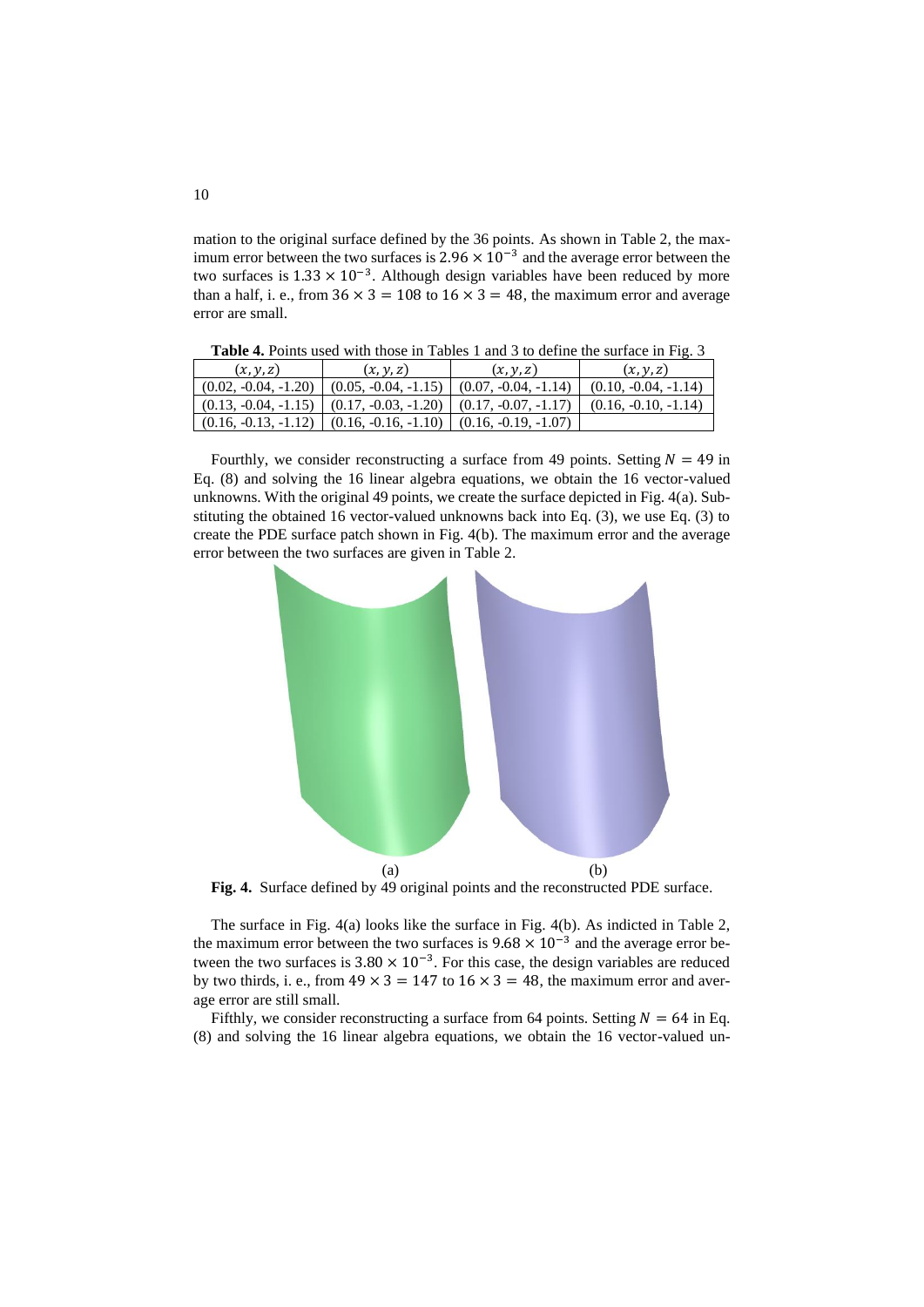knowns. With the original 64 points, we create the surface depicted in Fig. 5(a). Substituting the obtained 16 vector-valued unknowns back into Eq. (3), we use Eq. (3) to create the PDE surface shown in Fig. 5(b). The maximum error and the average error between the two surfaces are given in Table 2.

The surface in Fig. 5(a) still looks like the surface in Fig. 5(b). The maximum error between the two surfaces is  $1.40 \times 10^{-2}$  and the average error between the two surfaces is  $5.76 \times 10^{-3}$ . For this case, the design variables are reduced by three fourths, i. e., from  $64 \times 3 = 192$  to  $16 \times 3 = 48$ , the maximum error and average error are not big.



**Fig. 6.** Surface defined by 81 original points and the reconstructed PDE surface.

Finally, we consider reconstructing a surface from 81 points. Setting  $N = 81$  in Eq. (8) and solving the 16 linear algebra equations, we obtain the 16 vector-valued unknowns. With the original 81 points, we create the surface depicted in Fig. 6(a). Substituting the obtained 16 vector-valued unknowns back into Eq. (3), we use Eq. (3) to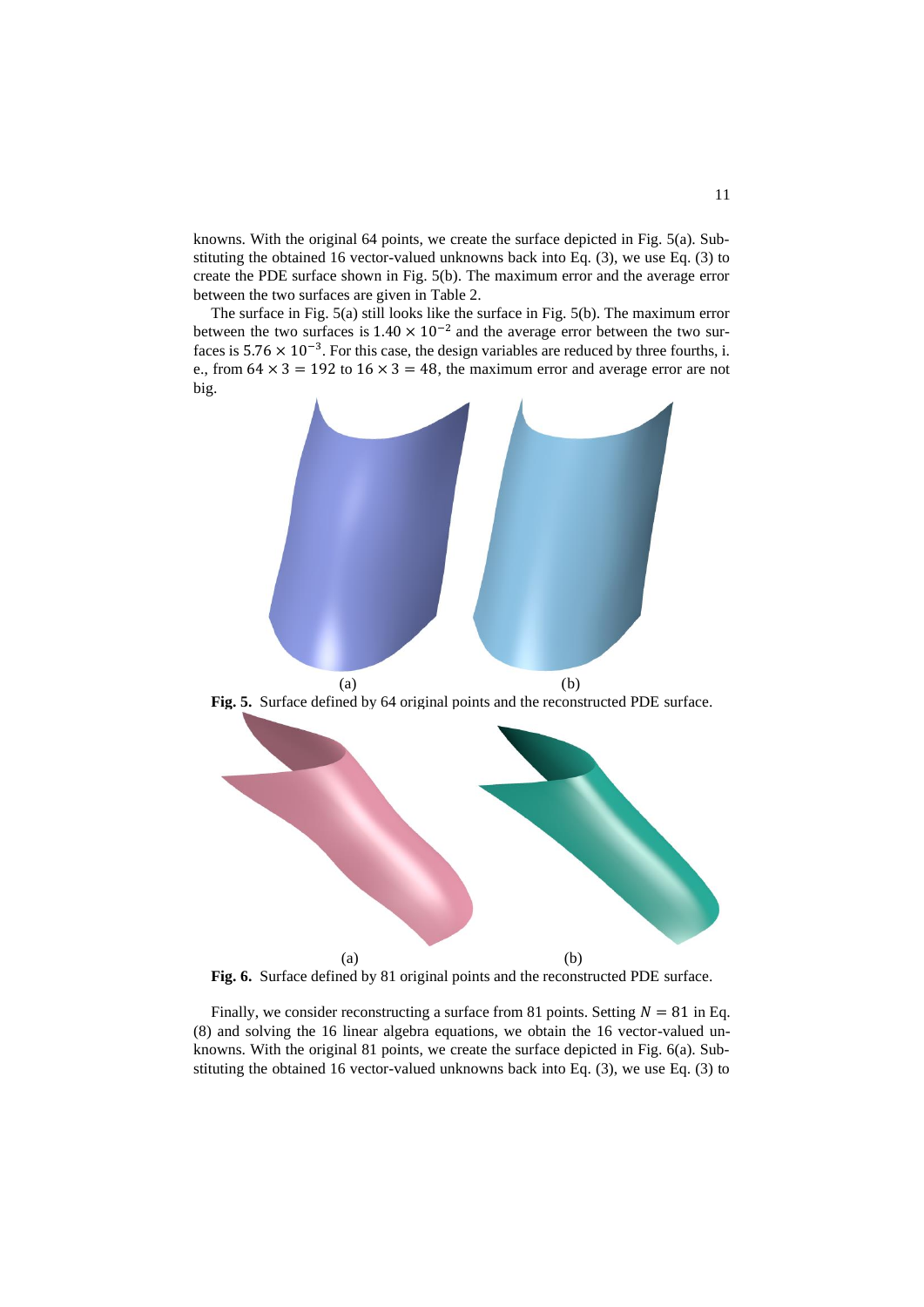create the PDE surface shown in Fig. 6(b). The maximum error and the average error between the two surfaces are given in Table 2.

Since the design variables have been reduced from  $81 \times 3 = 243$  to  $16 \times 3 = 48$ , i. e., reduced by four fifths, some differences can be observed from the two surfaces depicted in Fig. 6(a) and 6(b). As shown in Table 2, the maximum error between the two surfaces becomes  $2.02 \times 10^{-2}$  and the average error between the two surfaces becomes  $8.16 \times 10^{-3}$ , which are not big.

## **5 Conclusions**

In this paper, we have proposed a new method for shape reconstruction from point clouds. It is based on accurate closed form solutions to a vector-valued fourth-order partial differential equation. Due to the nature of explicit analytical expressions of the reconstructed surface, the proposed method is very efficient in reconstructing 3D surfaces from point clouds. The error analysis given in this paper demonstrates good approximation of the reconstructed surface from the proposed PDE-based shape reconstruction method to point clouds.

There are a number of directions that can be investigated in the following work. First, the particular solution of the nonhomogeneous equation of Eq. (2) should be developed to make the proposed PDE-based shape reconstruction more powerful. Second, how to use the obtained solutions of the proposed vector-valued fourth-order partial differential equation to reconstruct unorganized point clouds with noise and missing data should be examined. In this paper, only shape reconstruction by using one single PDE surface patch was discussed. For complicated 3D models, a single PDE surface patch is unable to reconstruct complicated 3D models. How to use multiple PDE surface patches to reconstruct complicated 3D models from point clouds should be considered. The vector-valued shape control parameters involved in the PDE (2) affects the shape of reconstructed surfaces. How to identify an efficient and effective optimization method and combine it with a suitable method of solving the nonlinear equations (8) to find optimal values of the two parameters  $q_2$  and  $q_4$ , and obtain the 16 vector-valued unknowns to maximum the potential of the proposed PDE-based shape reconstruction should also be explored. Another interesting direction is using the obtained closed form solutions to accurately satisfy all the constraints on four boundaries of a PDE patch. To do this, Eq. (3) can be extended into a series  $\mathbf{X}(u, v) = \sum_{m=1}^{M} \sum_{j=1}^{16} d_{mj} f_{mj}(u, v)$  with  $q_2$  and  $q_4$  being replaced by  $q_{2m}$  and  $q_{4m}$ . We will investigate this in our following work.

#### **Acknowledgements**

This research is supported by the PDE-GIR project which has received funding from the European Union Horizon 2020 research and innovation programme under the Marie Skodowska-Curie grant agreement No 778035.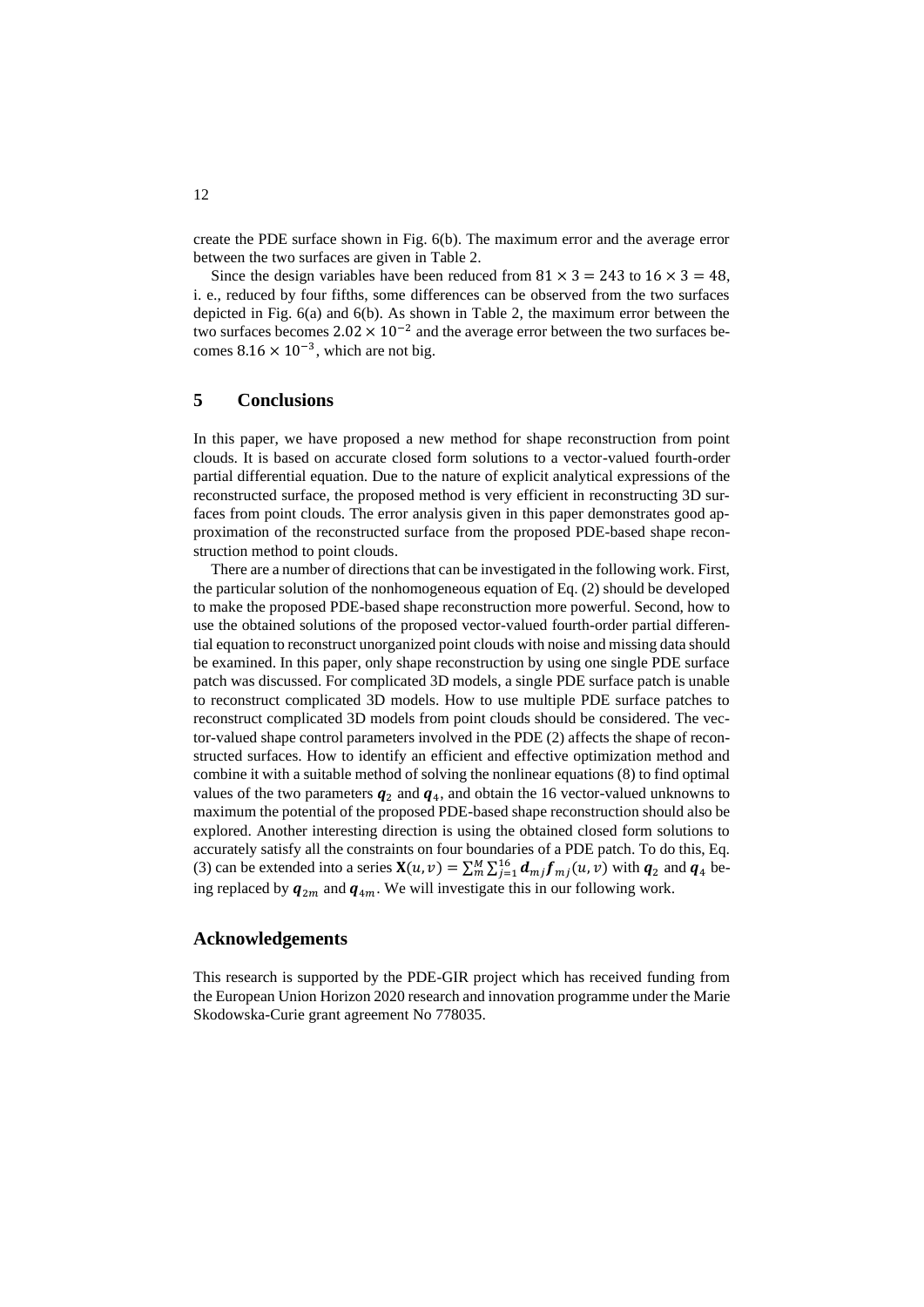#### **References**

- 1. Berger, M., Tagliasacchi, A., Seversky, L.M., Alliez, P., Levine, J.A., Sharf, A., Silva, C.T.: State of the art in surface reconstruction from point clouds. Eurographics 2014 - State of the Art Reports, pp.161-185, (2014).
- 2. Berger, M., Tagliasacchi, A., Seversky, L.M., Alliez, P., Guennebaud, G., Levine, J.A., Sharf, A., Silva, C.T.: A survey of surface reconstruction from point clouds. Computer Graphics Forum 36(1), 301-329 (2017).
- 3. Othman, M.N.M., Yusoff, Y., Haron, H., You, L.H.: An overview of surface reconstruction using partial differential equation (PDE). IOP Conf. Series: Materials Science and Engineering 551, 1-5 (2019).
- 4. Boissonnant, J.D.: Geometric structures for three-dimensional shape reconstruction. ACM Transactions on Graphics 3(4), 266-289 (1984).
- 5. Hoppe, H., DeRose, T., Duchamp, T., McDonald, J., Stuetzle, W.: Surface reconstruction from unorganized points. In Proceedings of SIGGRAPH 1992, pp. 71-78 (1992).
- 6. Oblonšek, Č., Guid, N.: A fast surface-based procedure for object reconstruction from 3D scattered points. Computer Vision and Image Understanding 69(2), 185-195 (1998).
- 7. Bernardini, F., Mittelman, J., Rushmeier, H., Silva, C., Taubin, G.: The ball-pivoting algorithm for surface reconstruction. IEEE Transactions on Visualization and Computer Graphics 5(4), 349-359 (1999).
- 8. Gopi, M., Krisnan, S., Silva, C.: Surface reconstruction based on lower dimensional localized Delaunay triangulation. Computer Graphics Forum 19(3), 467-478 (2000).
- 9. Lee, A., Moreton, H., Hoppe, H.: 2000: Displaced subdivision surfaces. Proceedings of SIGGRAPH 2000, pp. 85-94 (2000).
- 10. Jeong, W.K., Kim, C.H.: Direct reconstruction of displaced subdivision surface from unorganized points. Graphical Models 64(2), 78-93 (2002).
- 11. Nan, L., Wonka, P.: PolyFit: Polygonal surface reconstruction from point clouds. 2017 IEEE International Conference on Computer Vision (ICCV), Venice, pp. 2372-2380 (2017).
- 12. Duan, Y., Yang, L., Qin, H., Samaras, D.: Shape reconstruction from 3D and 2D data using PDE-based deformable surfaces. Lecture Notes in Computer Science 3023, 238-251 (2004).
- 13. Linz, C., Goldlücke, B., Magnor, M.: A point-based approach to PDE-based surface reconstruction. Lecture Notes in Computer Science 4174, 729-738 (2006).
- 14. Franchini, E., Morigi, S., Sgallari, F.: Implicit shape reconstruction of unorganized points using PDE-based deformable 3D manifolds. Numerical Mathematics: Theory, Methods and Applications 3(4), 405-430 (2010).
- 15. Pana, R., Skala, V.: Continuous global optimization in surface reconstruction from an oriented point cloud. Computer-Aided Design 43, 896-901 (2011).
- 16. Liu, W., Cheung, Y., Sabouri, P., Arai, T.J., Sawant, A., Ruan, D.: A continuous surface reconstruction method on point cloud captured from a 3D surface photogrammetry system. Medical Physics 42(11), 6564-6571 (2015).
- 17. He, Y., Huska, M., Kang, S.H., Liu, H.: Fast algorithms for surface reconstruction from point cloud, https://arxiv.org/abs/1907.01142, pp. 1-16 (2019).
- 18. Li, J., Hero, A.O.: A fast spectral method for active 3D shape reconstruction. Journal of Mathematical Imaging and Vision 20, 73-87 (2004).
- 19. Ugail, H., Kirmani, S.: Method of surface reconstruction using partial differential equations. Proceedings of the 10th WSEAS International Conference on COMPUTERS, Vouliagmeni, Athens, Greece, July 13-15, pp. pp51-56 (2006).
- 20. Elyan, E., Ugail, H.: Reconstruction of 3D human facial images using partial differential equations. Journal of Computers 2 (8): 1-8 (2007).